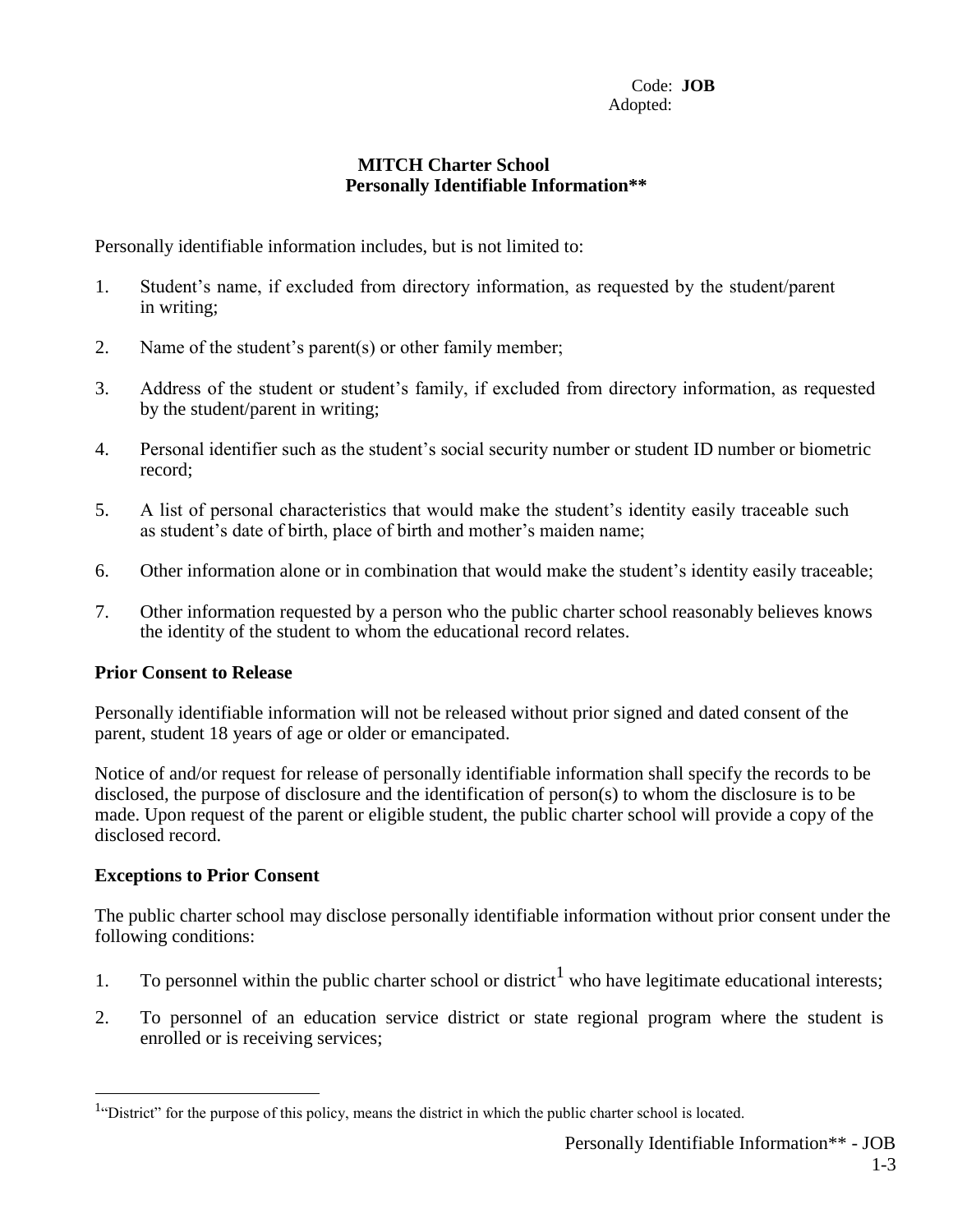- 3. To personnel of another school, another district, state regional program or institution of postsecondary education where the student seeks or intends to enroll;
- 4. To authorized representatives of the U.S. Comptroller General, U.S. Attorney General, U.S. Secretary of Education or state and local education authorities or the Oregon Secretary of State Audits Division in connection with an audit or evaluation of federal or state-supported education programs or the enforcement of or compliance with federal or state supported education programs or the enforcement of or compliance with federal or state regulations;
- 5. To personnel determining a financial aid request for the student;
- 6. To personnel conducting studies for or on behalf of the public charter school or district<sup>1</sup>;
- 7. To personnel in accrediting organizations fulfilling accrediting functions;
- 8. To comply with a judicial order or lawfully issued subpoena;
- 9. For health or safety emergency;
- 10. By request of a parent of a student who is not 18 years of age;
- 11. By request of a student who is 18 years of age or older or emancipated;
- 12. Because information has been identified as "directory information;"
- 13. To the courts when legal action is initiated;
- 14. To a court and state and local juvenile justice agencies;
- 15. A judicial order or lawfully issued subpoena when the parent is a party to a court proceeding involving child abuse and neglect or dependency matters;
- 16. To a caseworker or other representative of a state or local child welfare agency or tribal organization that are legally responsible for the care and protection of the student including educational stability of children in foster care.

END OF POLICY